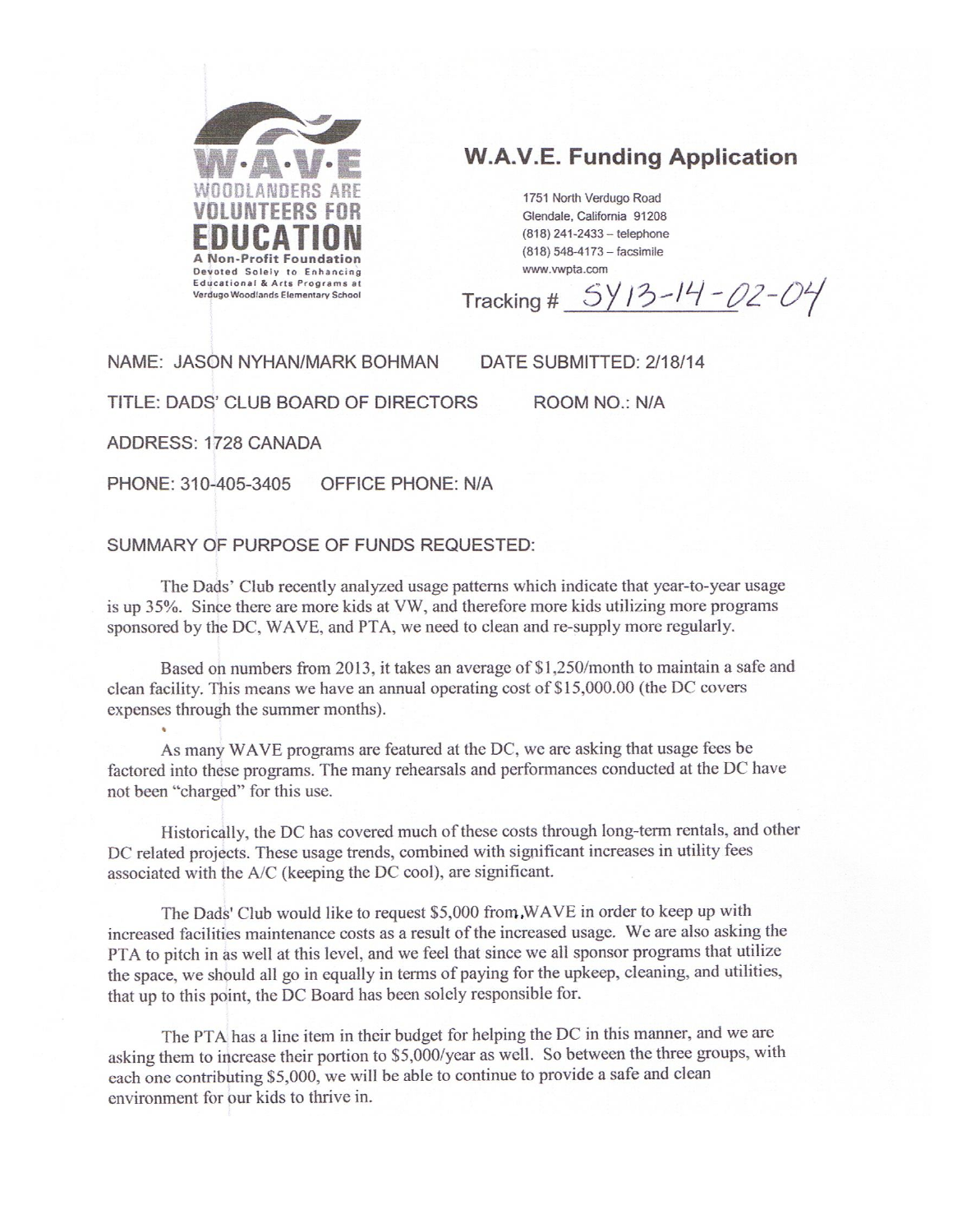For improvement projects, repairs, upgrades, etc., the DC will continue to utilize funds raised from the DC Foundation, so this grant only goes toward something all the kids will continue to benefit from. This is different and unrelated to the grant request from the fall. We had asked for \$2,000 (thank you again) in the fall to get us to the finish line, if you will, of phase one of the patio project, which hopefully everyone has seen at this point.

In summary, we need financial assistance maintaining the day in - day out usage of the facility that currently gets utilized 35% more than it did last year (which was a huge leap in usage from the year prior). And since we are all equal stakeholders in how the facility is used, we think we should all contribute and participate equally, from a financial standpoint, to make sure the space is clean and safe.

TIMELINE: Estimated Date Project Would Begin: ASAP Date Project Would Be Completed: N/A

\$5,000 TOTAL AMOUNT OF FUNDS REQUESTED:

fun

BREAKDOWN OF SPECIFIC EXPENSES FOR THE PROJECT: ongoing safety, upkeep, cleaning, and utilities.

DATE: 2/18/14

SIGNATURE: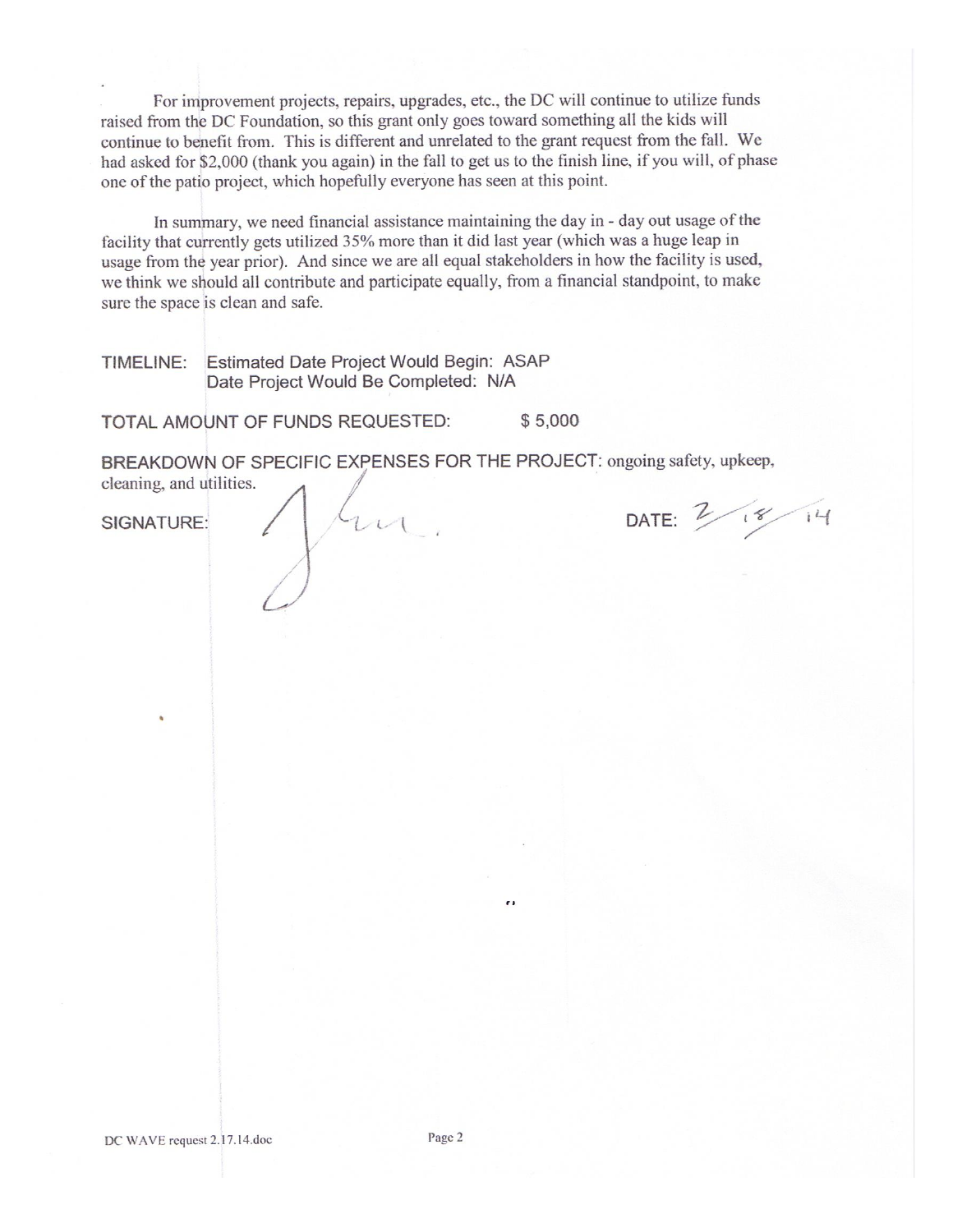TO: Kristina Provost, Principal VW Elementary Shalini Singh and Eileen Chase, VWPTA Co-Presidents Jazmine Ajemyan, W.A.V.E. President

CC: DC Board of Directors PTA and W.A.V.E. Boards Interested VW Elementary Parties

# **THE DADS' CLUB - W.A.V.E. GRANT REQUEST – Spring 2014 - PTA RENT INCREASE**

DC operating costs were estimated at \$1250 per month. This is the basis of annual costs of \$15,000 per year. We are asking for help from our primary use group --- VW Elementary. In our grant request we outlined the following:

\$5,000 – Dads' Club  $$5,000 - PTA$ \$5,000 – WAVE

Upon review of the specifics we see actual numbers are higher. The current DC account balance is \$4,000. We do not have a surplus. The DC Foundation has a small reserve of \$3,500 that is earmarked for our next funding drive to complete the patio project and wheelchair access ramp.

# **DADS' CLUB OPERATING BUDGET FOR 2013**

| Monthly | Annually   |
|---------|------------|
| \$82    | \$984      |
| \$50    | \$600      |
| \$450   | \$5,400    |
| \$260   | $$3,120^*$ |
| \$15    | \$180      |
| \$62.50 | \$750      |
| \$20    | \$240      |
| \$184   | \$2,208    |
| \$75    | \$900      |
| \$210   | \$2,520    |
| \$162   | \$1,944    |
|         |            |
|         |            |

**Total \$1,570.50 \$18,846**

\*Next page - projected increases for 2014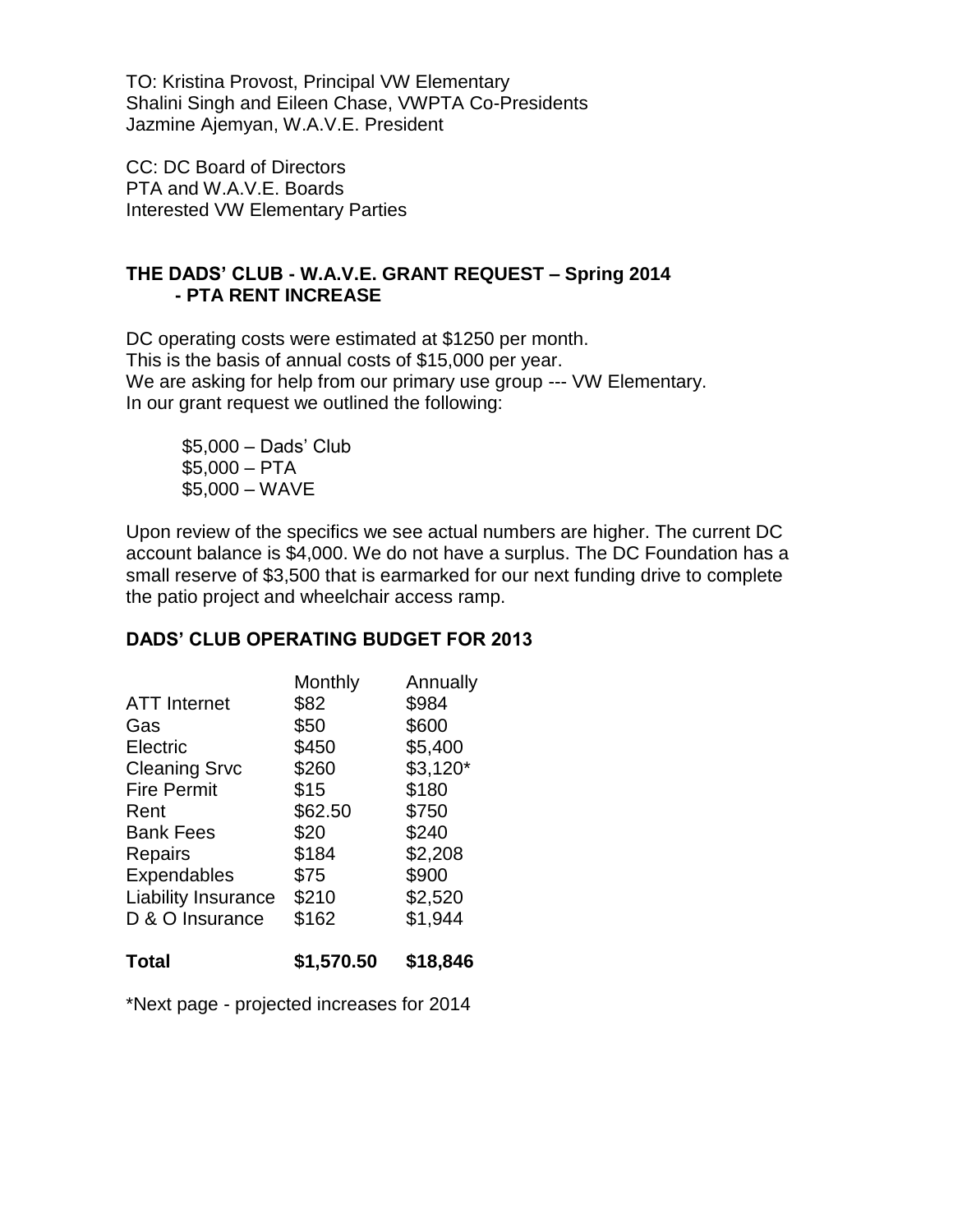# **INCREASES FOR 2014**

Carpet Cleaning Allowance  $$400$  cleaning  $x = 1600$ Rent Increase TBD \*Cleaning Fees - Increase service to 2x per week during school year - \$2,400

# **2014 OPERATING BUDGET** \$18,846 + \$4,000 **= \$22,846**

### **ABOUT THE DADS' CLUB**

The physical Dads' Club building (AKA as The Youth House) was built in 1957 with funding from families and business in the community. Glendale City is the landowner. The Dads' Club maintains a lease agreement on the property. This year, a 10-year lease is up for renewal. We anticipate a rent increase, but do not have those specifics yet.

# **EVOLVING REALITIES & CHALLENGES**

Usage of the Dads' Club is up significantly from year to year – especially over the past 5 years. Enrollment growth at VWE, added programs, and increased numbers within programs, along with facility upgrades like air conditioning, all take additional time and money to operate.

Usage based on hourly calculations, indicate that VWE use is up 35% this year from last. The DC operating costs are also up significantly.

- Electricity increase of 90% per month (from \$210 to \$400)
- Gas increase per month (\$0 to \$50)
- D & O Insurance increase of 19% per year (from \$1631 to \$1944)
- Cleaning/Janitorial increase per year (from \$3150 to \$3350)
- Likely rent increase of 33% per year (from \$750 to \$1000)

The DC environment is heavily populated and utilized. We submit that additional cleaning is necessary for baseline cleaning and hygiene standards. At VWE – the children have clean bathrooms every day. At the DC, board members and other volunteers pitch in to cover extra cleanings – but this is something that we believe needs serious attention and better systems moving forward.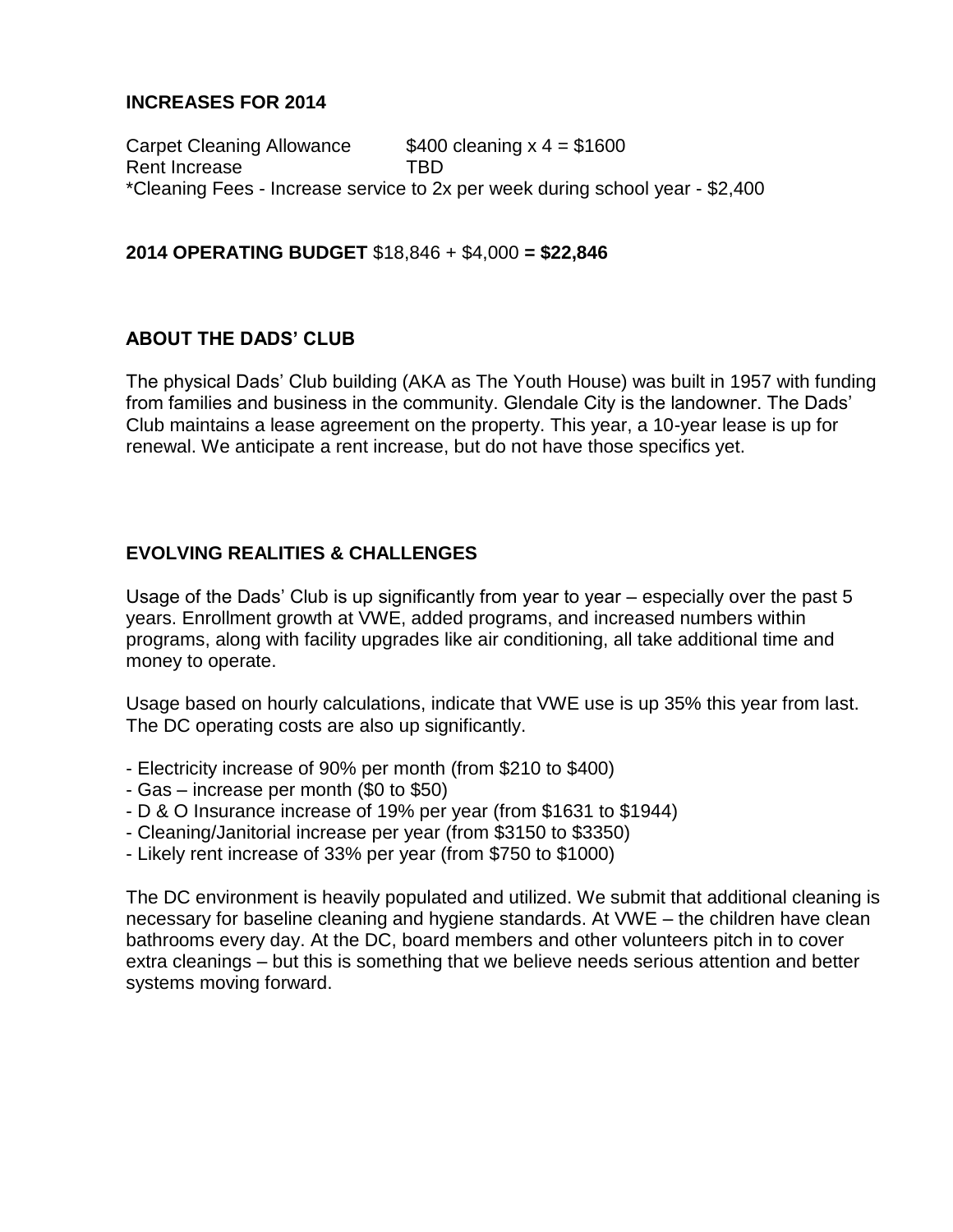# **LEGACY INFORMATION**

Income at the Dads' Club has seen varied extremes. In 2010 and 2011 a long-term church rental generated nearly \$20,000, during an 18-month stay. Previous to that other significant funds were generated through large donations and other rentals. These significant funds were based on the hard work and good fortune of the DC board and supporters. These funds created the ability for the DC to have the appearance of being "self maintained" with little to no fees from VW Elementary. There were no additional increases required from PTA – or the consideration of WAVE granting for the housing/operation of the arts programs during this time.

Over the past year, less than \$2000 was generated from rentals. The DC may be able to secure another long-term renter but that is not promised. The DC has comped, free of charge, to various VW families and supporters full use of the DC – based on significant volunteering offered to VW Elem, PTA, WAVE and the DC. We are currently reviewing a more detailed protocol as to eligibility, as it may be time to limit this use and work to gain more rental paying opportunities when and where possible.

# **DADS' CLUB INCOME/FUNDRAISING**

The Pancake Breakfast is the long-running, well-known funding arm that goes directly to the operational costs of the DC. This year the Breakfast cleared about \$4,700 – with tremendous collaboration and effort from the DC and VWPTA. This is the ONLY known income established for maintaining the DC.

Where does the other \$15,000 plus come from?

### **VWPTA**

A while back, VWPTA started covering a fee of \$3,000 dollars annually for the ability to house the Orchestra program at the DC. This fee has extended to all other usage when in reality other PTA event use is not covering the minimum cleaning necessary.

Based on the added operational costs - It is time to review the fees for Orchestra and VW Voices – who also conduct special rehearsals and performances. We believe an increase from \$3,000 to \$5,000 is fair and reasonable.

We also will be charging an additional cleaning fee for other events. (next pg)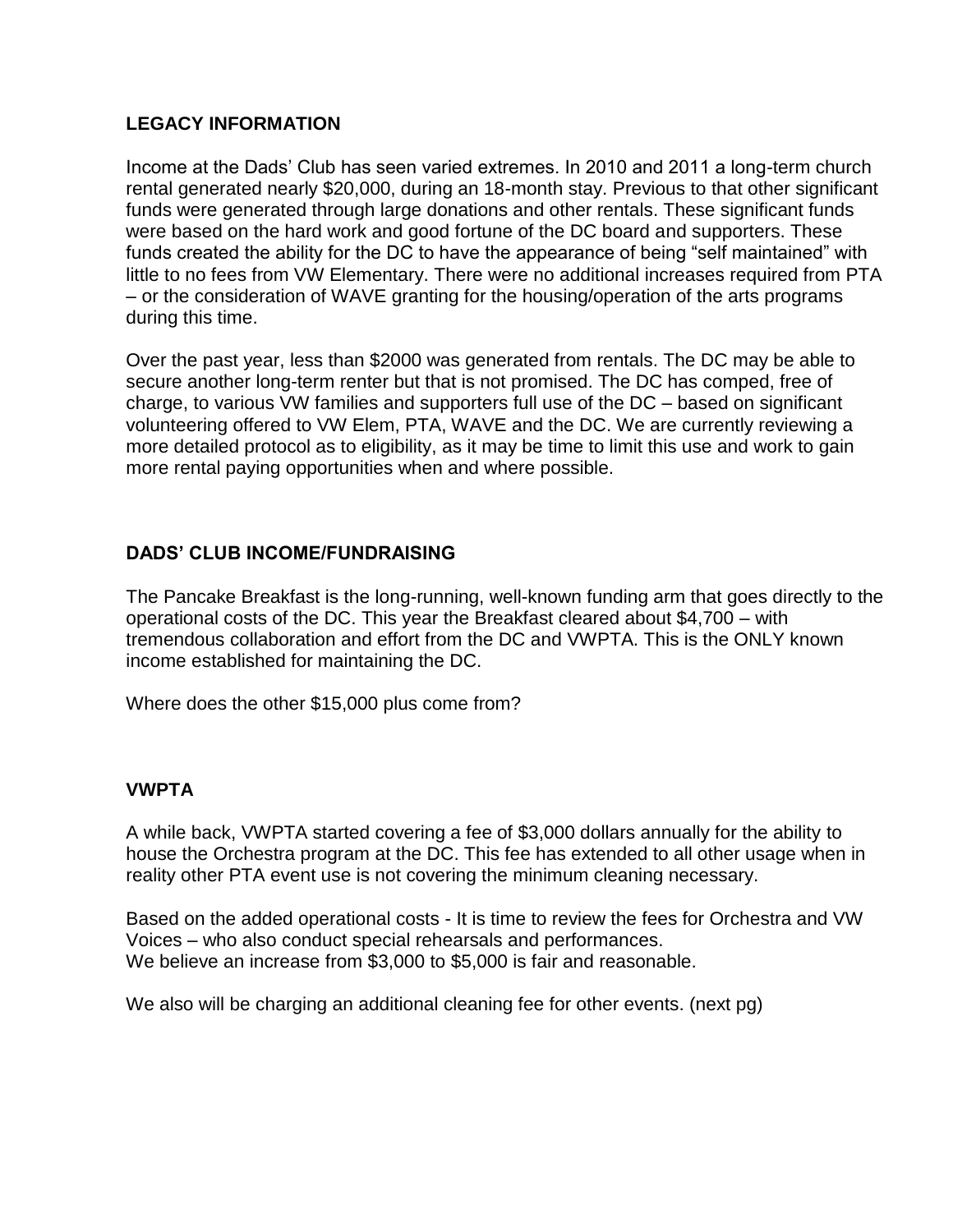- Father Daughter Dance
- Mother Son Night
- Various Assemblies
- Japanese Calligraphy
- Other Events on review

DC will create a pricing structure for cleaning charges for these events

- carpet \$400
- deep clean \$100

These fees will generate several thousand dollars above and beyond PTA rent – and offset the deep cleaning costs the dance programs require in particular.

### **PTA ANNUAL FUNDING - \$5000** + various cleaning fees

Secondly, the Dads' Club doesn't have a guarantee on proceeds from Follies.

We are proposing to this year's VWPTA a profit sharing scenario. Once all expenses are recovered by PTA – We believe a 50/50 sharing of the proceeds from the show would be a fair agreement for the long-term. In years past, misunderstandings and issues have arisen, given the fact that some people believe the Follies directly benefits the Dads' Club, when in reality PTA can elect to use those funds for anything they see fit. We believe a 50/50 split would be of great benefit to both PTA and the Dads' Club. And we hope to establish this as a standard protocol moving forward.

As a point of reference, based on a request from the DC Board, last year's PTA provided the DC with \$7,500 from the proceeds of that year's Follies. This went towards carpet and the patio project. So there is no question that we can work together and have the support of the PTA.

# **W.A.V.E. – DC Grant History**

In 2010 - WAVE granted \$7,700 to the DC for restroom renovations. This has certainly had a positive effect on the day-to-day use for hundreds of VW children that use the DC weekly.

In 2013 WAVE granted \$2,000 to the DC patio / ADA ramp project.

Despite a shortfall to complete the phase one project – the DC board elected to proceed with as much of the patio as possible – and install the donor bricks.

The DC Foundation has a reserve - including the \$2000 WAVE grant that is earmarked for the completion of the entire patio project including wheelchair accessible ramp.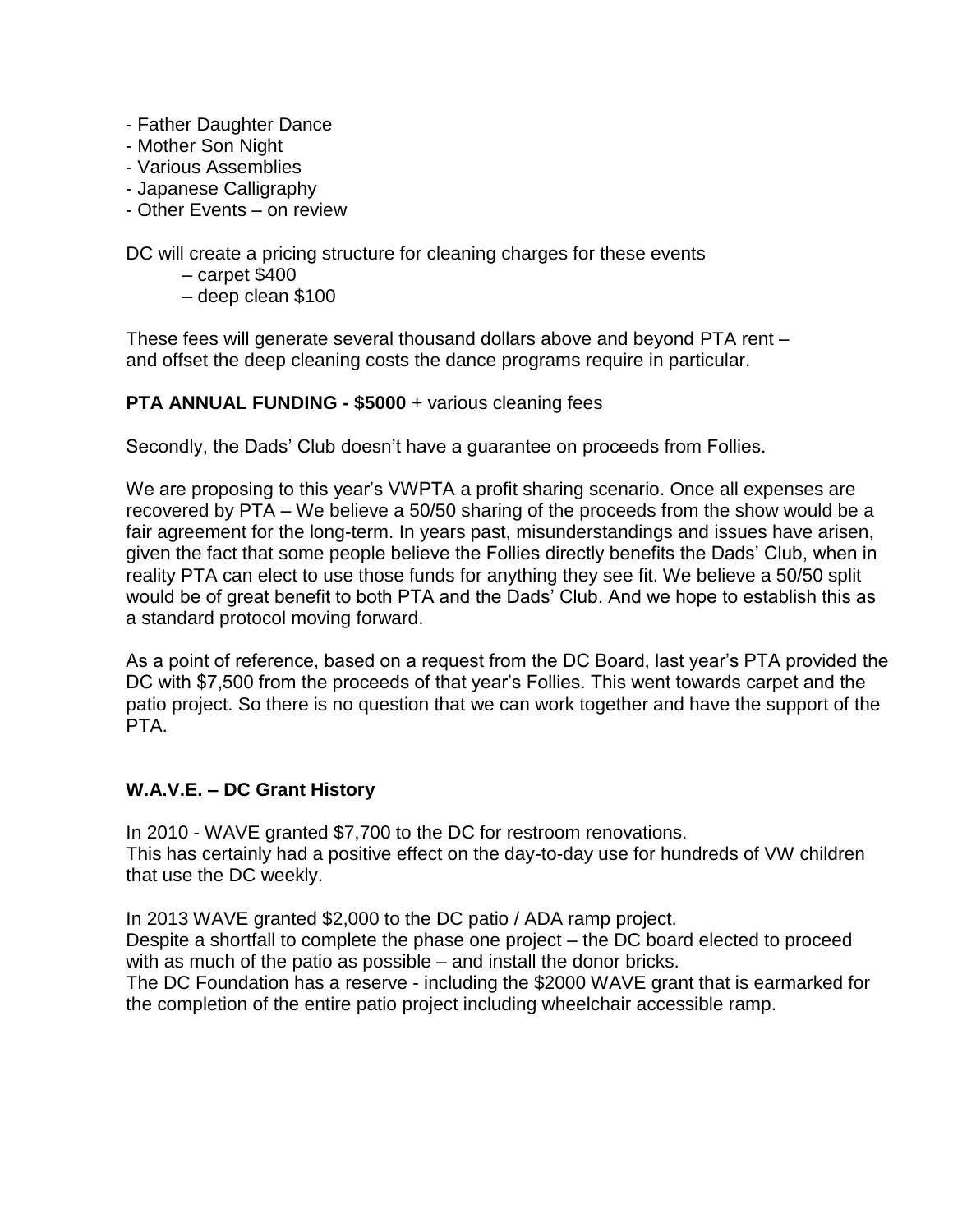Spring 2014 – the DC is now requesting \$5,000 to go towards the operational costs the DC has from month to month. These are known costs that are currently not covered to date.

The Dads' Club Board is working to find a system that lasts for the long term – to continue to provide a safe and clean environment for the kids of VWE and our community. When we can put these usage fees in place the DC Board will be better positioned to provide a top level and properly maintained facility.

# **W.A.V.E. Granted Arts Programs**

How is the \$5,000 grant spent? As you can see, the operational costs at the DC are significant. Each WAVE granted program that uses the DC could be charged a usage fee to house the program.

K-2 Music  $-400 +$  kids After-School Drama (POSE) – 70 kids After-School Creative Arts Workshops - 35-40 kids After-School Hip-Hop Dance – 60 + kids Theatre Arts Workshop - 24 Classrooms Multi Cultural Dance – 12 Classrooms

The above list demonstrates how integral the DC is to these programs.

Simply put the 6 programs running during the '13/'14 school year could share the \$5000 fee at a cost of \$835 per program. Or a percentage-based system covering total hours could be calculated.

### **OTHER FUNDED**

Taiko Drums. We hear that this program will need new funding in the future and believe that DC costs should factor in.

- Usage fees for multi day use
- Storage fee for dedicated Pod at the DC

### **THE DADS' CLUB programs**

The DC would continue to sponsor and support legacy programs and other community relationships.

- Boy Scouts / Cub Scouts / Girl Scouts
- Robotics Club
- Homework Study Group\* non fee-based VW program
- Adult JDL Class\*
- Additional Taiko Session\*